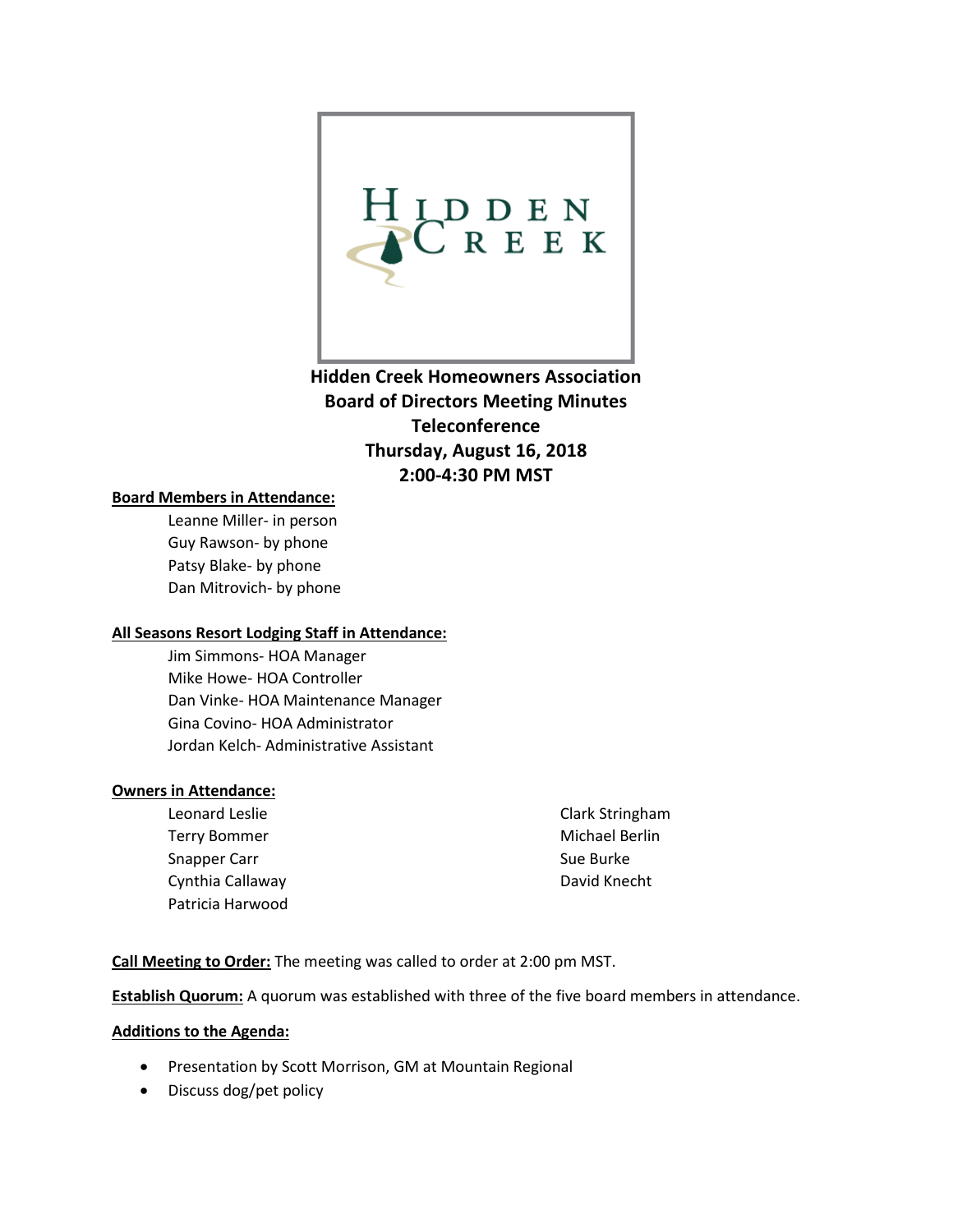**Approval of Board Meeting Minutes:** Meeting minutes from April 26, 2018, May 24, 2018, June 21, 2018 and July 19, 2018 are unavailable at this time due to the resignation of Nicole Chastain. All previous meeting minutes to be prepared by next board meeting.

#### **RATIFY ACTIONS APPROVED VIA EMAIL PRESENTED BY LEANNE MILLER**

- 1. Paving contract to include driveways
- 2. Contract with Anderson Whalen and Associates

**Motion: Dan Mitrovich made a motion to ratify the actions approved by the Board via email as presented. Seconded by Guy. Approved unanimously. Motion carries.** 

#### **PRESENTATION BY SCOTT MORRISON FROM MOUTAIN REGIONAL**

Interconnection is scheduled to take place on August 24, 2018. Mountain Regional is asking Hidden Creek HOA for permission to do the following projects:

1. Construct a utility shed/interconnection building: This building will contain a control valve, a pressure reducing valve and a disinfection station. The pressure reducing valve will replace the existing pressure reducing valve that is currently not functioning. Also includes a drain line to the pond.

\*Group discussed the entrance to this facility and decided that the entrance is to be moved to the West side of the building so that mandatory unsightly signs are not noticeably visible.

- 2. Water main addition to eliminate the two existing deadened lines: A 400-foot water main will be added to connect the two individual systems that currently exist. This will increase the available fire flow to meet PCFD standards. This will also create redundancy and reliability as water will be able to flow from two directions.
- 3. Install meters to master meet the HOA: Two meters will likely be required to meter Hidden Creek HOA. Mountain Regional needs to assess the current situation in order to devise a plan moving forward.

Construction is expected to start in spring 2019

Hidden Creek home owners will receive individual bills starting October 2018

#### **FINANCIAL UPDATE PRESENTED BY MIKE HOWE**

#### • **Budget to Actual Variance Reports:**

While Hidden Creek HOA budgeted a surplus of funds of \$7,541 for this reporting period, the Association is reporting that it ended under budget \$16,993. The HOA is happy to report that this is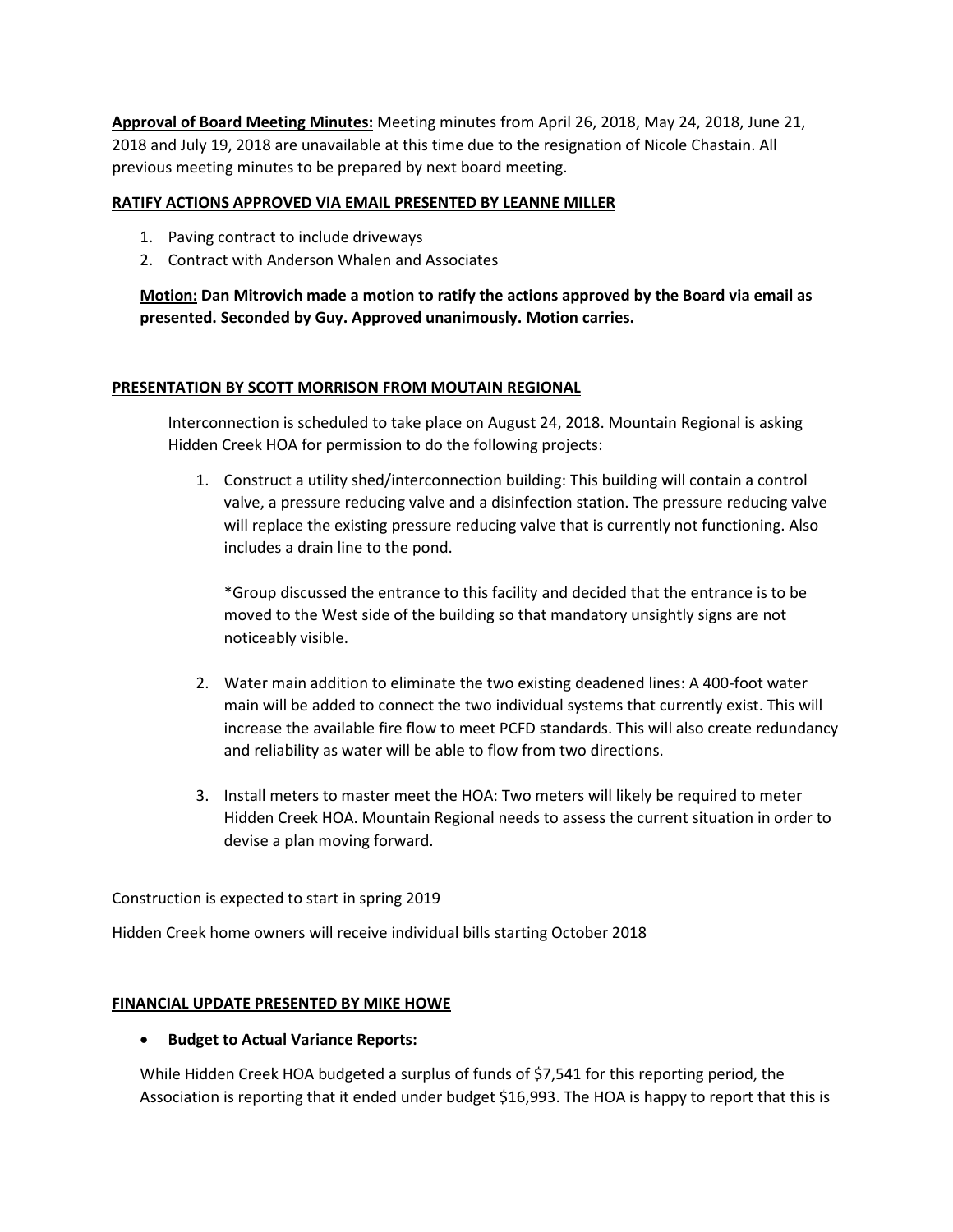a \$9,452 greater than the budgeted surplus for the period. Overall, Hidden Creek HOA has a surplus of \$42,094 year-to-date, which is primarily related to budget saving variances in general and administration, repairs and maintenance, supplies, & utilities.

July 2018 Revenues: The total revenue budgeted for this period is \$69,033, while actual revenue earned is \$69,122. This \$89 variance in revenue is primarily attributable to the following:

 $\circ$  Other Income: an application fee of \$500 was applied to other income which is the primary reason for the variance.

July 2018 Expenses: Period expenses total \$52,129, approximately a 15.23% decrease in budgeted expenses, or a positive variance of approximately \$9,363. Significant variances of specific line item expenses include:

- o Maintenance Wages: there is a \$485 overage in this account primarily related to the increase in landscaping projects. Year-to Date, this account is \$4,510 below budget.
- $\circ$  Pool Attendant: the \$1,074 overage was caused from the pool attendant labor. Year-to-Date this line item is \$616 less than budget. This is primarily a timing issue related to when the labor was recorded.
- $\circ$  Pool & Spa Maintenance & Supplies: there is an overage of ~\$1,800 in both of these accounts. This overage is a timing issues due to the timing of ordering and performing maintenance on the pool. Year-to-Date, these accounts are ~\$2,055 under budget.
- $\circ$  Water: the \$3,650 variance in water was primarily due to an overpayment (credit) applied to the account which was paid in the previous month but reflecting in the current period.
- **Discussion of Delinquent Association Owners as of July 31, 2018:**

After review of this report, there are no late fees after 60 days. Overall balance due at July 31, 2018 is \$1,568.

- **Capital Reserve Budget vs. Actuals for the Period Ended July 31, 2018:**
	- o Unanticipated capital expenses: There was an IPS pool chemical automation device needed for the swimming pool that was added in July. This device was \$1,746 and reflects as an unanticipated line item on the capital reserve plan.
	- $\circ$  Planned capital expenses: year-to-date the planned capital projects have a balance of \$77,499. This balance reflects ~\$60k in asphalt expenses and ~\$16,658 in heat tape expenses.

#### **STATUS OF MAINTENANCE WORK PRESENTED BY DAN VINKE**

- Wasatch arborists to start August 17, 2018
- Paving project to start September 10-11: Need to remove paving in the areas Mountain Regional will be constructing
- Roofing bids- need to verify that one bid includes crickets? Monday deadline to have official bid. Can contractors remove satellites/cords?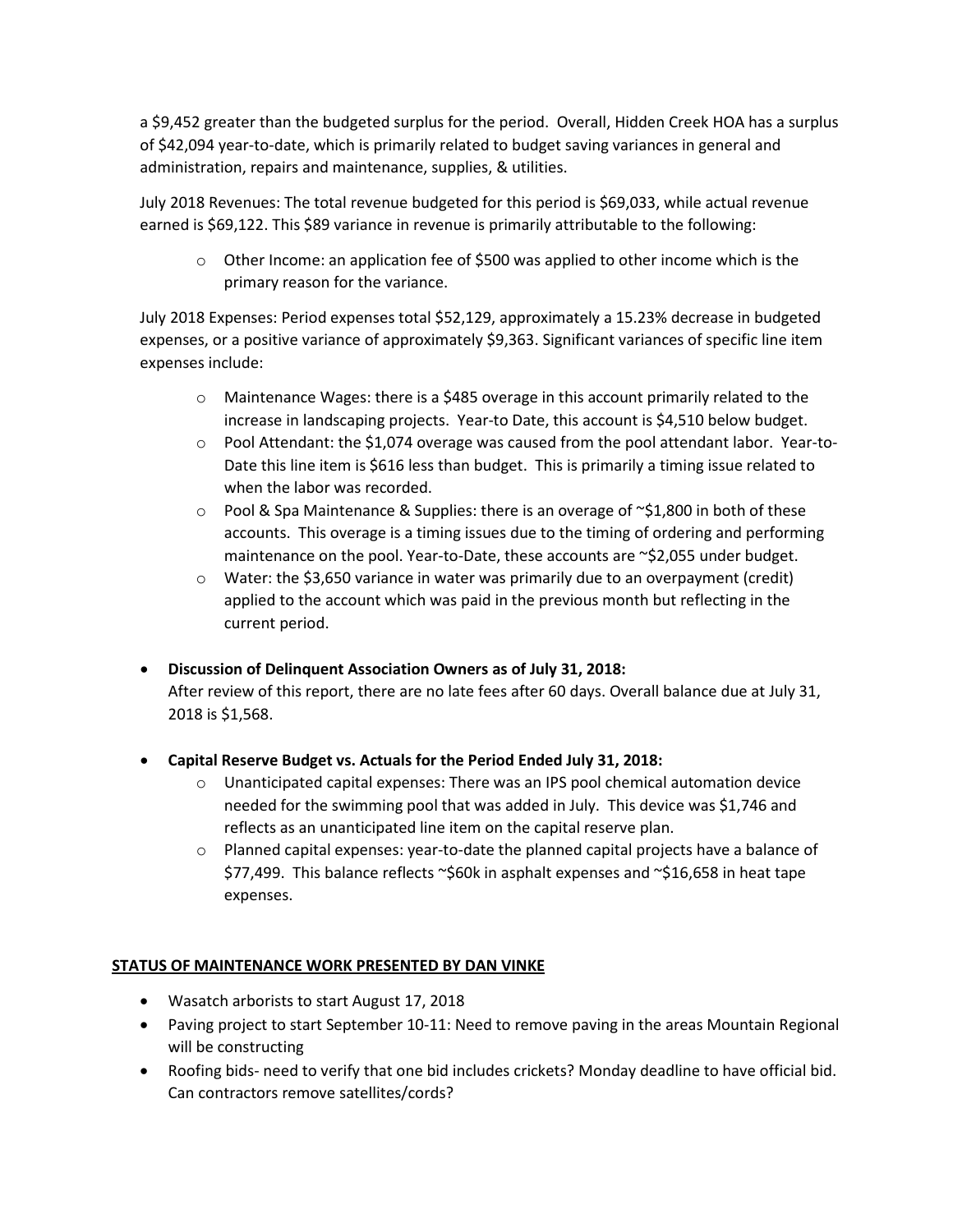- Building 33 grading evaluation- Hired engineer to assess next week. Waiting for results before taking action on Patricia Hardwood's application to modify
- Concrete bid- have not heard back from Ironhorse or Renaissance. Dan will email when he gets more info
- Snow removal contract- Jeff would prefer to salt driveways, ready to approve Altitude Contract

## **Motion: Patsy Blake made a motion to approve a 3-year contract with Altitude with the option to terminate after 1 year in they do not perform as the Board expects. Seconded by Dan Mitrovich. Approved unanimously. Motion carries.**

- Landing repairs- One bid received for \$3400/landing bid, includes full removal and replacement of deck, railings not included, \$35 per custom made steel steps for removal and install. 11 total landings to be replaced, upper landings most important for this fall.
- Additional mulch/bark- moving to Aspen next week. Mulch \$1,200, with labor HOA is right at budget. Need \$1,500-\$2,000 more to finish the project. Prior approval was \$3,000 (July Board Meeting), \$1,500 more was authorized.

### **Motion: Patsy Blake made a motion to hire landscaping company to finish mulch project for a maximum of \$1,500 for the remainder of the year. Seconded by Guy Rawson. Approved unanimously. Motion carries.**

- Aerator is on order. The sediment is the pond is waiting per discussion with CVMA
- Gutter cleaning completed in spring, on the schedule for fall
- Hardie board repair discussion

#### **GOVERNANCE DISCUSSION BY ALL**

• Changes to remodel agreement: Attorney stated that Hidden Creek HOA is limited by the condominium law to no more than \$500 per month in fines to owners for any reason. The remodeling agreement has been changed from \$100 per day to a limit of \$500 per month. Changes to enforcement provisions: limiting fines to \$500 per month. Attorney suggested to delete the arbitration provision from the dispute resolution paragraph (#19) and to send any disputes directly to district court in Summit County.

#### **Motion: Patsy Blake made a motion to approve the changes to the remodel agreement as presented by Leanne. Seconded by Dan Mitrovich. Approved unanimously. Motion carries.**

- Changes to rules and regulations: Attorney suggested a fine schedule-1<sup>st</sup> violation written warning, 2<sup>nd</sup> violation \$200 fine, 3<sup>rd</sup> violation is a \$400 fine and the 4<sup>th</sup>/final violation \$500 fine.
- Dog policy changes: The current CC&R states that dogs are limited to owners and tenants only, no short term renters. According to the attorney, unless our CC&R's specifically create two different classes of occupants, Hidden Creek HOA can't legally do this. It's illegal to discriminate between owner and renter unless Hidden Creek HOA defines it in its CC&R's which would take 67% vote.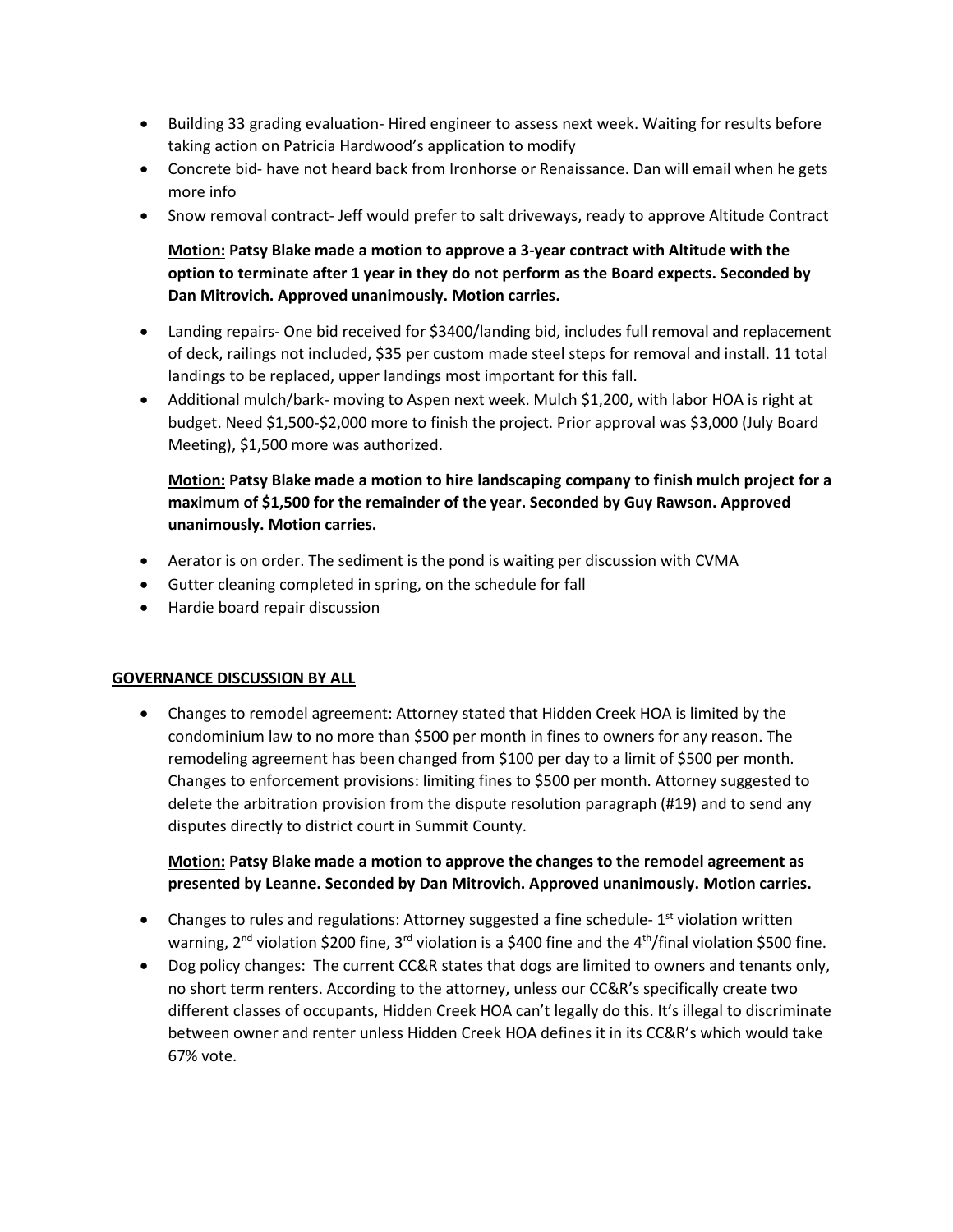**Motion: Dan Mitrovich made a motion to approve the Rules and Regulations edits and change the pet policy when the HOA CC&R's are edited next. Seconded by Guy Rawson. Approved unanimously. Motion carries.** 

- Jim Simmons updates: Notify the board of the termination of Nicole Chastain. Introduce Jordan Kelch, Administrative Assistant, and Gina Covino, HOA Administrator. Discussion of the agreements with TCFC and CVMA, rescheduled for August 22<sup>nd</sup>. Will discuss specifically the opportunities, challenges and historical agreements that have been in place with those entities and Hidden Creek HOA. Public hearing from Mountain Regional, Mike Howe to attend on behalf of the HOA. Newsletters to come, board members up for reelection.
- Annual meeting October 19<sup>th</sup> for Hidden Creek at 6pm
- Approving window standard: Amsco vinyl frame or equal, color almond, mid-high range line. Applicable to horizontal sliders, picture/fixed windows, single hung windows and patio doors (2 panel style or a door with a midview glass). Block frame or nail fin frame. Not allowed, flush fin frame. Use our trim. Routine approval for standard install (same as storm doors).

## **Motion: Dan Mitrovich made a motion to accept the window standards stated by Leanne Miller. Seconded by Guy Rawson. Approved unanimously. Motion carries.**

#### **ARCHITECTURAL REVIEW COMMITTEE**

- 33b need to have engineer information before we act
- Hot tub violation at 27A- need to stay on top of that and get it done
- 13A1- Rules state almond but her trim is white- what color should she use? Held to the standard, use almond

#### **MISCELLANEOUS**

- Central air? Add to ARC review list
- Reported to all garage door legal opinion

#### **NEXT BOARD MEETING**

Thursday Sept 20<sup>th</sup> at 2pm

#### **ADJOURMENT**

**Motion to adjourn by Dan Mitrovich. Seconded by Guy Rawson. Approved unanimously. Motion carries. Meeting adjourned 4:31**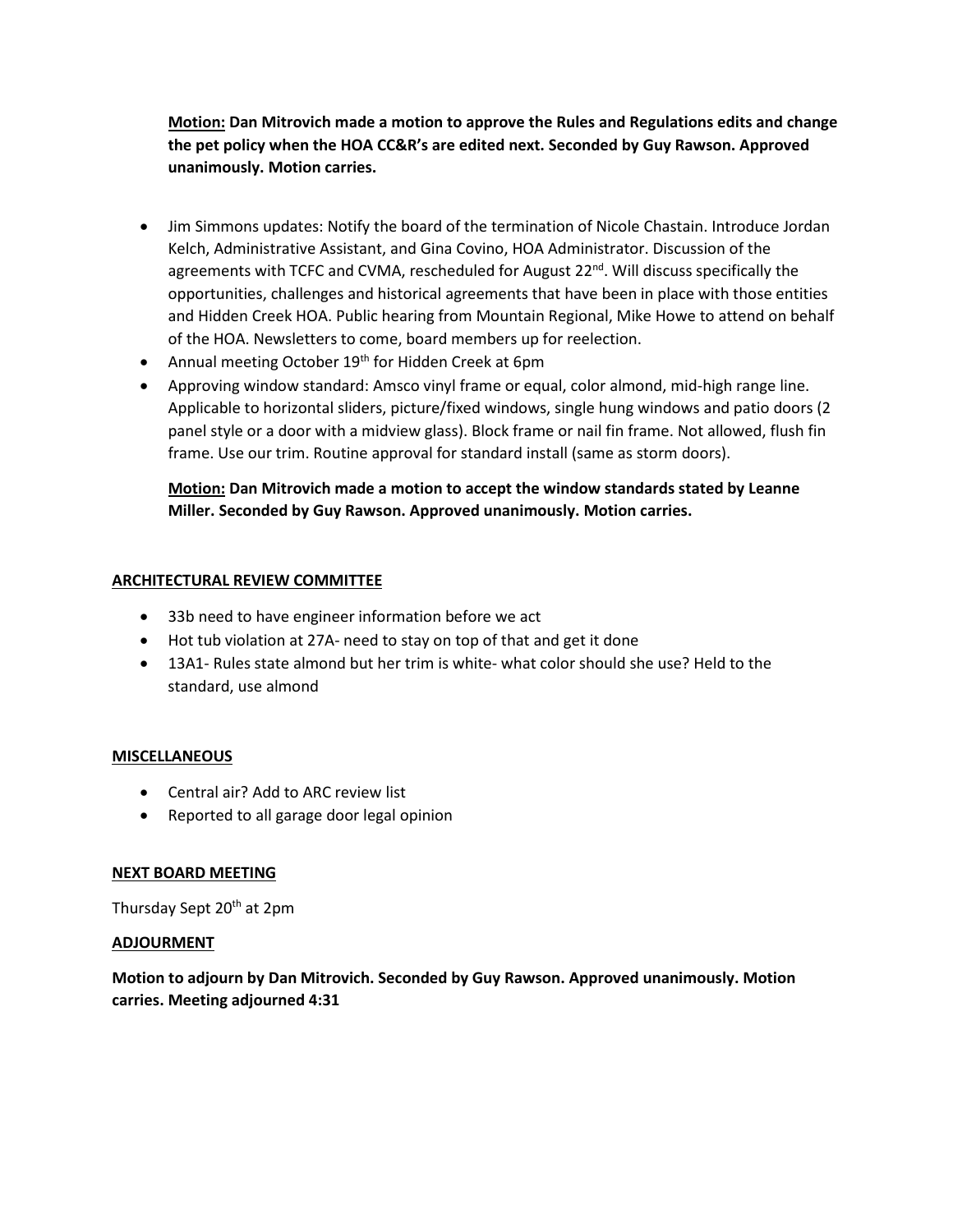

# **Hidden Creek HOA Board Meeting Agenda**

## **August, 16 2018 at 2:00 PM**

**Conference Call-In Information:** *712-775-7031* **& access code 624352**

- **I. Call to Order: Leanne**
- **II. Establishment of Quorum**

## **III. Meeting Minutes Approval: May, June and July 2018**

## **IV. Financial Update**

• Dues Statement Changes – Solid Waste Collection Fee, Water

## **V. Ratify Actions Approved via Email**

- 1. Paving contract to include driveways
- 2. Contract with Anderson Whalen and Associates (AWA)
- 3. Approve Application to Modify -32A

## **VI. Status of Maintenance Work**

1. Priority Project/ Capital Items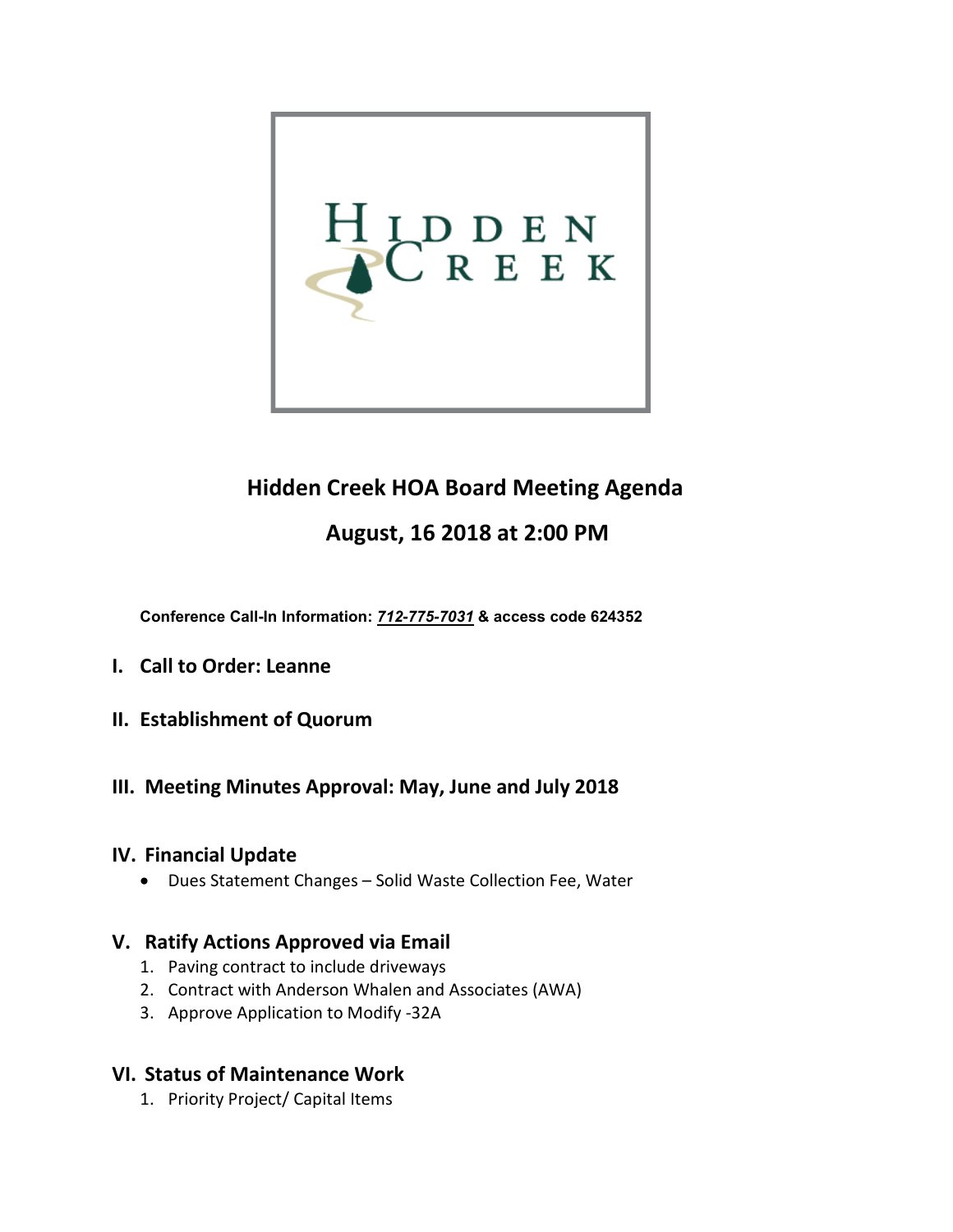- 2. Status on Wasatch Arborist
- 3. Status on Paving
- 4. Roofing Bid clarifications
- 5. Concrete Bid clarifications
- 6. Building 33 grading evaluation
- 7. Snow Removal Contract
- 8. Landing Repairs
- 9. Hydro Seeding
- 10. Bark addition status
- 11. Additional Landscape Services
- 12. Aerator repairs: sediment in pond
- 13. Other

## **VII. Governance**

- 1. Rules and Regulations adopted
- 2. Changes to Remodel Agreement adopted
- 3. Window Standard
- 4. Status of Discussions on Agreements with TCFC et al.
- 5. Public Hearing Mountain Regional
- 6. Newsletter
- 7. Annual Meeting: agenda, set up & food

## **VIII. ARC**

- 1. Request to Modify 13A1 color of windows
- 2. Remodel Agreement Decision Form
- 3. Hot Tub 27A

## **IX. Miscellaneous**

## **V. Next HOA meeting 9.20.2018 at 2:00 pm**

# REFERENCE LIST